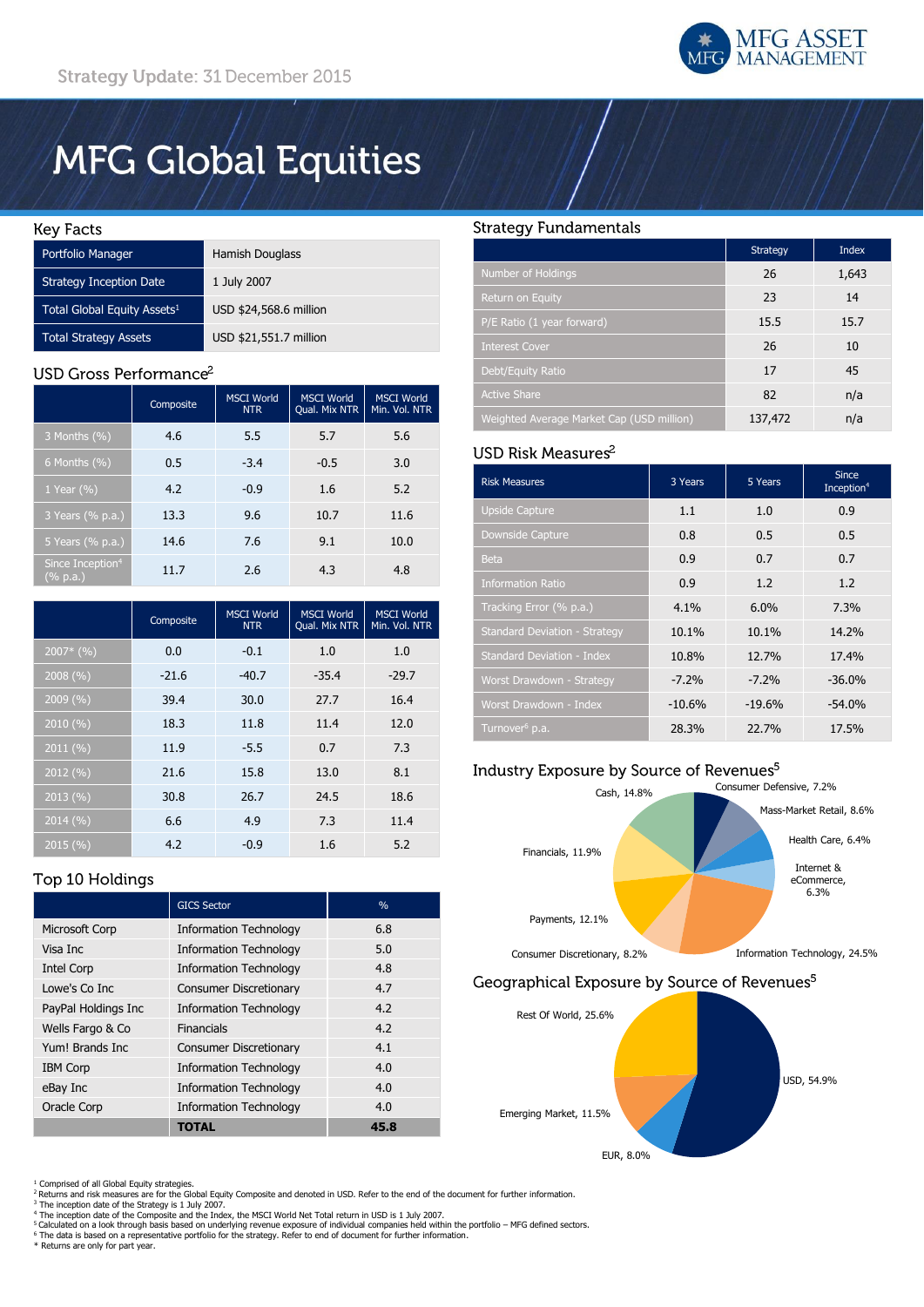# **Market Commentary**

Volatile conditions persisted in global equity markets through the December quarter, reflecting a confluence of economic drivers. The growing dichotomy between the US and other G7 countries was particularly evident during the period, with investors showing support for US equities ahead of the major European, Chinese and other emerging markets. After delivering a strong rebound in October, investor sentiment gave way to concerns over global growth prospects to lead most major markets lower in December.

In Europe, equity markets moved higher ahead of the European Central Bank's ("ECB") decision in early December to extend its quantitative easing program. The ECB will continue to inject €60 billion each month through to March 2017 – an extra six months than earlier indicated. The program has also been expanded to include purchases of regional and local government debt. The move was foreshadowed by the ECB which boosted European stocks in October and November. Markets were also supported by a generally favourable economic backdrop, with consecutive positive prints of the manufacturing Index and the region's unemployment rate which reached a four-year low.

Growth momentum in the US economy continued to gather pace, evidenced by further strength in retail sales, house prices and the labour market, with net new job creation pushing the unemployment rate down to 5% for November. The strong data supported the equity market and validated the US Federal Reserve's ("Fed") anticipated official interest rate hike announced on 16 December. The third quarter corporate reporting season was buoyant, with around 74% of the S&P500 companies exceeding consensus earnings expectations. However, caution is warranted here given the degree of negative earnings guidance for the already underway Q4 reporting season.

With the Fed's first move now out of the way, considerable uncertainty remains around monetary policy effectiveness in Europe, China and Japan. With a fair degree of divergence in policy settings among the majors, markets are at risk of mispricing the trajectory of bond yields which has a flow-on impact on equity valuations. We retain a cautious stance for this reason and hold approximately 15% in cash to enhance the capital preservation characteristics of the portfolio.

# **Strategy Commentary**

As of 31 December 2015, the Strategy consisted of investments in 25 companies, consistent with the number held as at 30 September 2015. The top ten investments represented 45.8% of the Strategy on 31 December 2015, while they represented 48.0% of the Strategy on 30 September 2015. The cash position was 14.8% compared with 15.3% at the end of the prior quarter.

The Strategy's Technology stocks made a strong contribution to returns over the quarter. Microsoft was the top contributor with the share price benefitting from its latest quarterly earnings result which came in ahead of consensus. The result reflected continued success in execution across key business lines, with particularly strong performance within its Intelligent Cloud business which offset weaker revenues from Personal Computing products. The result contributed to the share price rising to a 15-year high.

Also within the technology space, Intel contributed to performance on the back of its quarterly earnings release, which exceeded the market expectations of performance for computer hardware sales. The release was followed by favourable guidance from the company on earnings for the remainder of the year which further supported the share price.

Other major contributors for the quarter included the Strategy's material positions in PayPal, Visa and Lowe's. PayPal has continued to gain recognition for its strong operational performance since its launch as a separate entity in July 2015, while Visa was buoyed by strong payments and processed transactions volumes. Lowe's was supported by continued momentum within the US housing market.

Detracting from returns this quarter were positions in Yum! Brands and IBM. Yum! Brands' share price experienced a material decline following the release of its quarterly earnings result which was below consensus estimates. This was due to a sharp deterioration in trading at its Pizza Hut Casual Dining chain, which took investors by surprise. It added to concerns about its exposure to China's slowing economic growth. This announcement was followed swiftly by the announcement of activist Keith Meister (Corvex) joining its Board and then its decision to split the company, separating its China operation into a Master Franchisee by end 2016. This was received positively and the stock recovered slightly towards the end of the period. IBM also weakened following its Q3 earnings release, with revenues falling below consensus expectations. However, the company reported strong revenue growth from Cloud services and Business Analytics – two of its core business lines. Although the company reduced earnings guidance for the full year, we continue to retain confidence in the business strategy.

# Key Stock in Focus – PayPal



PayPal is the leading global digital wallet and a leader in mobile and ecommerce

payments. It operates a proprietary global technology platform that connects merchants and consumers around the world. PayPal has approximately 173 million active customer accounts. Last year, it processed over \$235 billion of payments in nearly 4 billion transactions, 1 billion of which were made on mobile devices. PayPal operates across more than 200 markets, processing transactions in over 100 currencies.

PayPal allows consumers to purchase online with convenience and security by entering their financial information only once and never divulging this information to merchants. PayPal offers consumers flexibility of payment sources, allowing its digital wallet to be loaded with credit cards, debit cards and consumers' transaction bank accounts. Consumers then have the flexibility of choosing which payment source to use to pay. PayPal offers merchants a convenient means of accepting payments and reduces online shopping cart abandonment by streamlining transactions. PayPal is particularly attractive to smaller merchants that would otherwise have greater difficulty and expense in obtaining similar payment services through banks.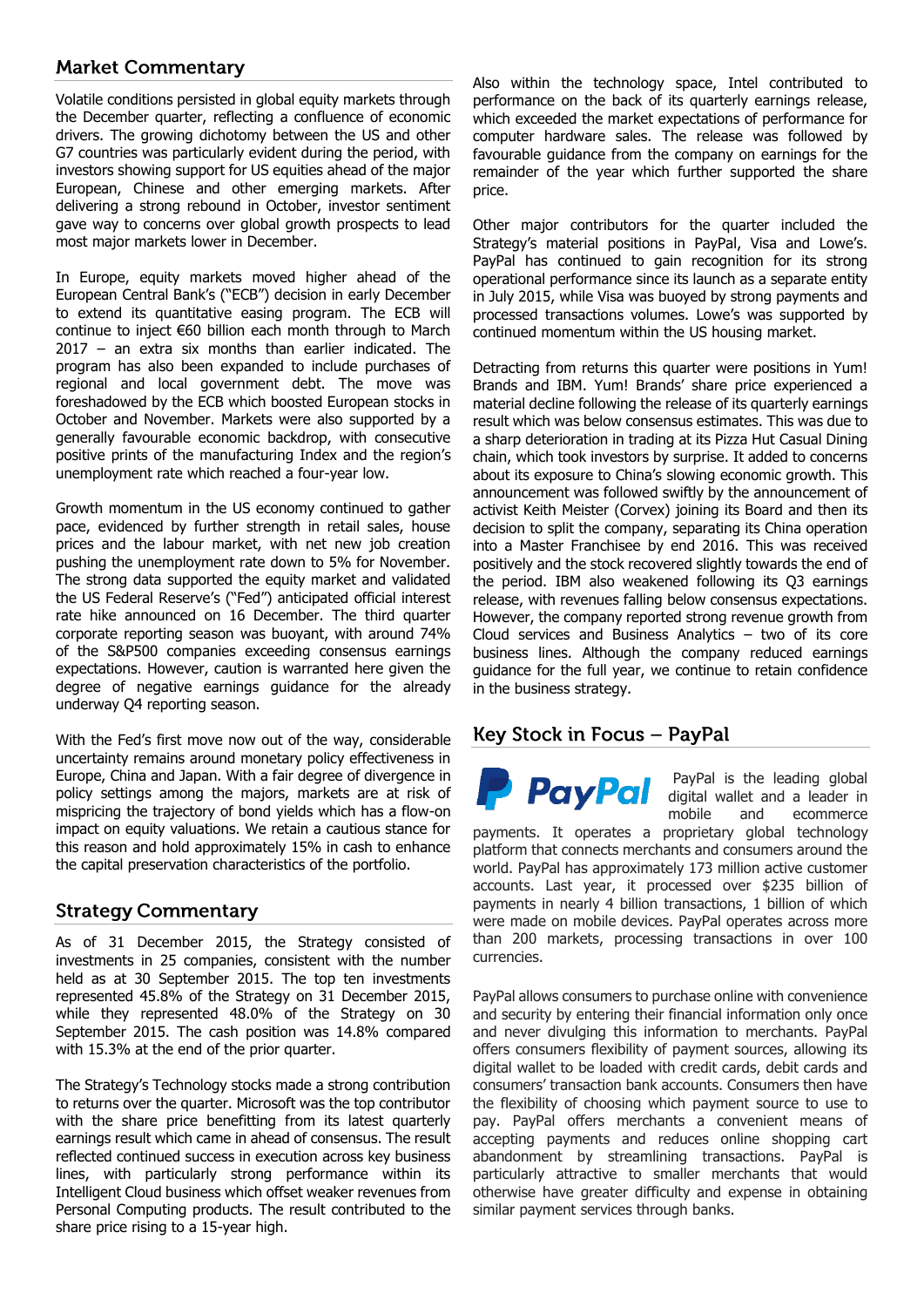PayPal's business model is primarily driven by payment volumes through its digital wallet and the spread it makes between negotiated acceptance fees paid by merchants (a percentage of each transaction) and the fees PayPal then has to pay to the consumers' payment source (eg credit card issuers). PayPal's operating margins are lowest when customers choose credit cards to pay since it has to pay higher credit card-related fees through to the issuer of the consumer's credit card. Margins are highest when customers use transaction bank accounts to pay, as the fees it pays to banks for this are negligible.

In July 2015, PayPal was spun out of eBay as a standalone company. This has created an opportunity to focus on the core capabilities of the business to support future success in an increasingly fluid competitive market. PayPal continues to benefit from its former parent eBay through a transitory service agreement that recognises their relationship is mutually beneficial to growing PayPal's business as well as supporting the myriad of small merchants on eBay.

#### **A privileged payment network exposed to secular growth tailwinds**

PayPal is a member of a select group of global payment networks, alongside Visa, MasterCard and American Express. PayPal is the only new successful global payment network since the launch of MasterCard in the 1960s. It is extremely difficult to establish a payments network, because there needs to be simultaneous acceptance of the network by both consumers and merchants. This requires mass awareness, simplicity of payment, technology ubiquity, fulfilment of arduous customer and merchant servicing needs, as well as strict regulatory requirements.

In a decades-long global trend, the means of payment continues to shift from cash and cheque towards electronic payments. This is being driven by various factors, including convenience, necessity as commerce shifts to online and public policy. This trend has a long way to go. The number of cash payments in many developed economies still comprises more than 50% of transactions and in developing countries more than 90% of transactions. This trend supports growth rates in electronic payments which are a multiple of nominal GDP growth.

## **Leading the digital payment revolution**

PayPal's competitive strength is in online payments, where it has built a very strong brand position with consumers and merchants. Indeed, it has recently been recognized as a top 100 global brand, by Interbrand, for the first time. Recognition and increasing usage is reflected in extraordinarily high payments volume growth of 26% over the last year. Indeed, over the last 3 years, PayPal has experienced over 20% compound growth in both revenue and operating profit.

PayPal continues to invest in its online and mobile capabilities, having purchased Braintree and Paydiant, which provide merchants with leading capabilities in mobile payments and loyalty. It is also rolling out its One Touch functionality globally, which further simplifies the payment process on all devices and operating systems. However, PayPal has struggled to build an offline presence, ie in physical stores, where the "card" networks dominate. The growth of mobile payments, and increasing "multi-channel" payments & loyalty schemes increasingly supported by large retailers, may help accelerate PayPal's entry into offline.

Competition in the payments sector is increasing, however, with the digital explosion of the past 15 years encouraging the big players of the technology sector to expand their capabilities in the mobile payment space. Apple Pay, Samsung Pay, and Android Pay are all offering mobile and inapp payment facilities via their mobile handsets and through over 1,000 applications. Microsoft and Facebook also have plans to develop their own payment methods. These tech companies do not have direct payments relationships with consumers and merchants, rather these payment capabilities piggyback the existing payments infrastructure of the payment networks, banks and merchants. Nonetheless, they do compete with PayPal for transactions, particularly in the mobile payments area.

## **Conclusion**

PayPal is a highly scalable business. As strong growth continues and PayPal benefits from its global payment infrastructure and customer base, we expect that, over time, operating margins will expand materially.

PayPal is well placed to benefit from the secular shift to electronic payments, and is progressing well in the mobile space. It has various call options in play across the payments value chain, and is extending into balance sheet lending through its relatively small credit programs. We expect coming years to evidence the operating leverage within the business, where we anticipate margins to expand over time, which will drive earning growth ahead of revenue growth over the medium term.